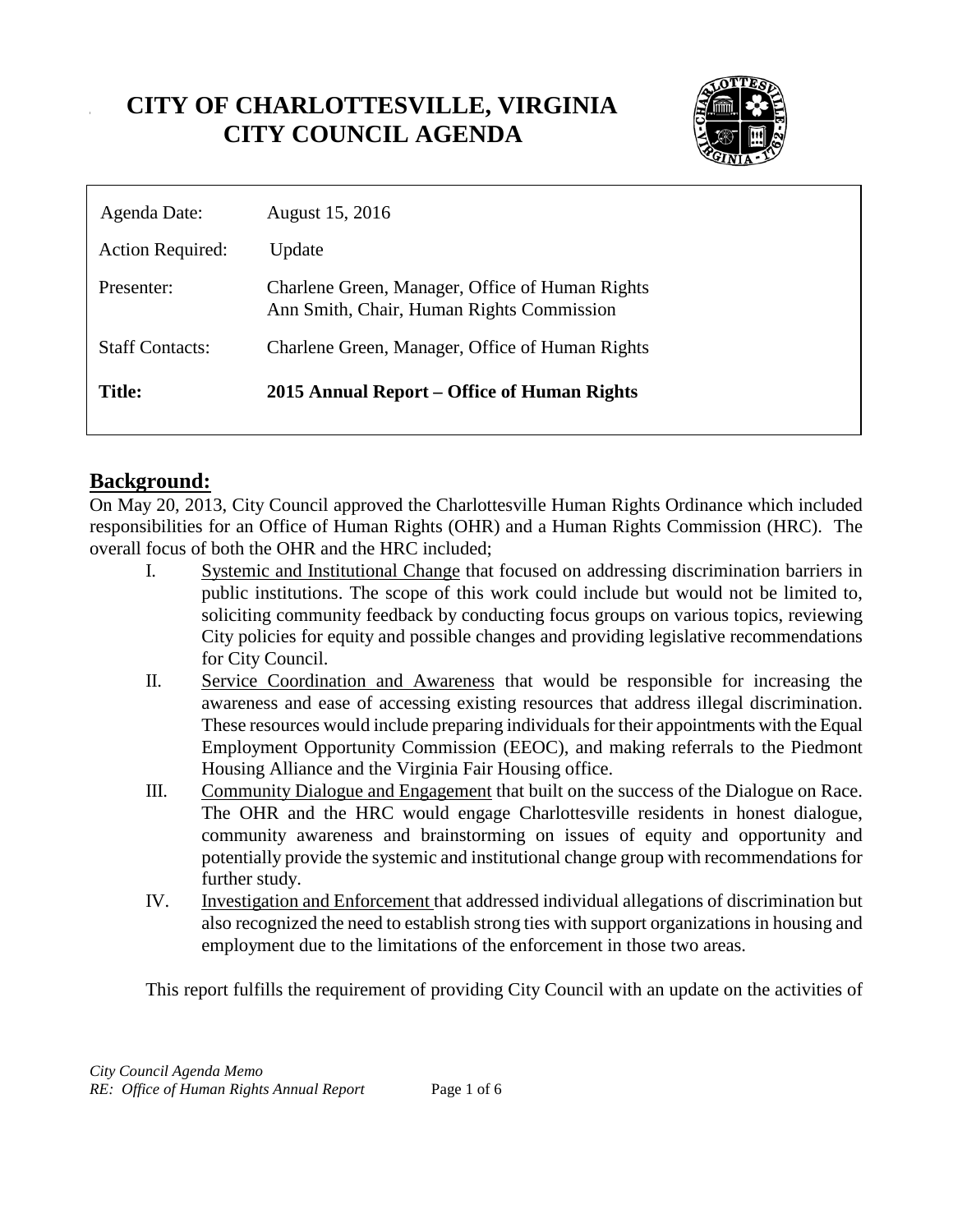2015 and the submission of the work plan for the Human Rights Commission for 2016.

### **Discussion:**

### **The Human Rights Commission**

*Mission Statement:*

*"Promoting an inclusive, empowered, and diverse community through education, engagement, and enforcement of Charlottesville's Human Rights Ordinance"*

In an effort to provide better direction to the 2015 work plan of the HRC, standing committees were adopted. The committees also allowed different issues to be addressed by dedicated groups. Some of the committees followed the protected classes identified in the Human Rights Ordinance. There were two other committees that focused on engagement and administrative concerns of the commission. If an issue or concern was brought before the HRC by community members or if City departmental concerns required the HRC to review and research different issues, the standing committee best related to those items would make the initial inquiry to determine next steps. Those standing committees were:

- 1. **Administrative Matters Committee (AMC)**: The AMC shall be responsible for developing and recommending all Commission operating rules and procedures and any amendments, meeting structure, officer election procedures, officer nominations, additional committee formation, and any training and education initiatives for the Commission.
- 2. **Disability, Age and Religious Discrimination Committee (DARDC):** The DARDC shall be responsible for advancing the goals of the Charlottesville Human Rights Commission and shall expressly be responsible for identifying and reviewing policies and practices of an institutional nature regarding discrimination within the City against the protected classes of disability, age, and religion. The committee shall also be responsible for development of legislative recommendations for City Council.
- 3. **Community Engagement Committee (CEC):** The CEC shall be responsible for developing and facilitating community dialogue and engagement pursuant to City Code Sec. 2-434. The CEC shall plan and provide assistance for ongoing community engagement, dialogue, and educational and informational programs on human rights and issues of equity and opportunity, including those raised by the City's Dialogue on Race Initiative.
- 4. **Race Discrimination Committee (RDC):** The RDC shall be responsible for advancing the goals of the Charlottesville Human Rights Commission and shall expressly be responsible for identifying and reviewing policies and practices of an institutional nature regarding discrimination within the City against the protected classes of race, color, and national origin. The committee shall also be responsible for development of legislative recommendations for City Council.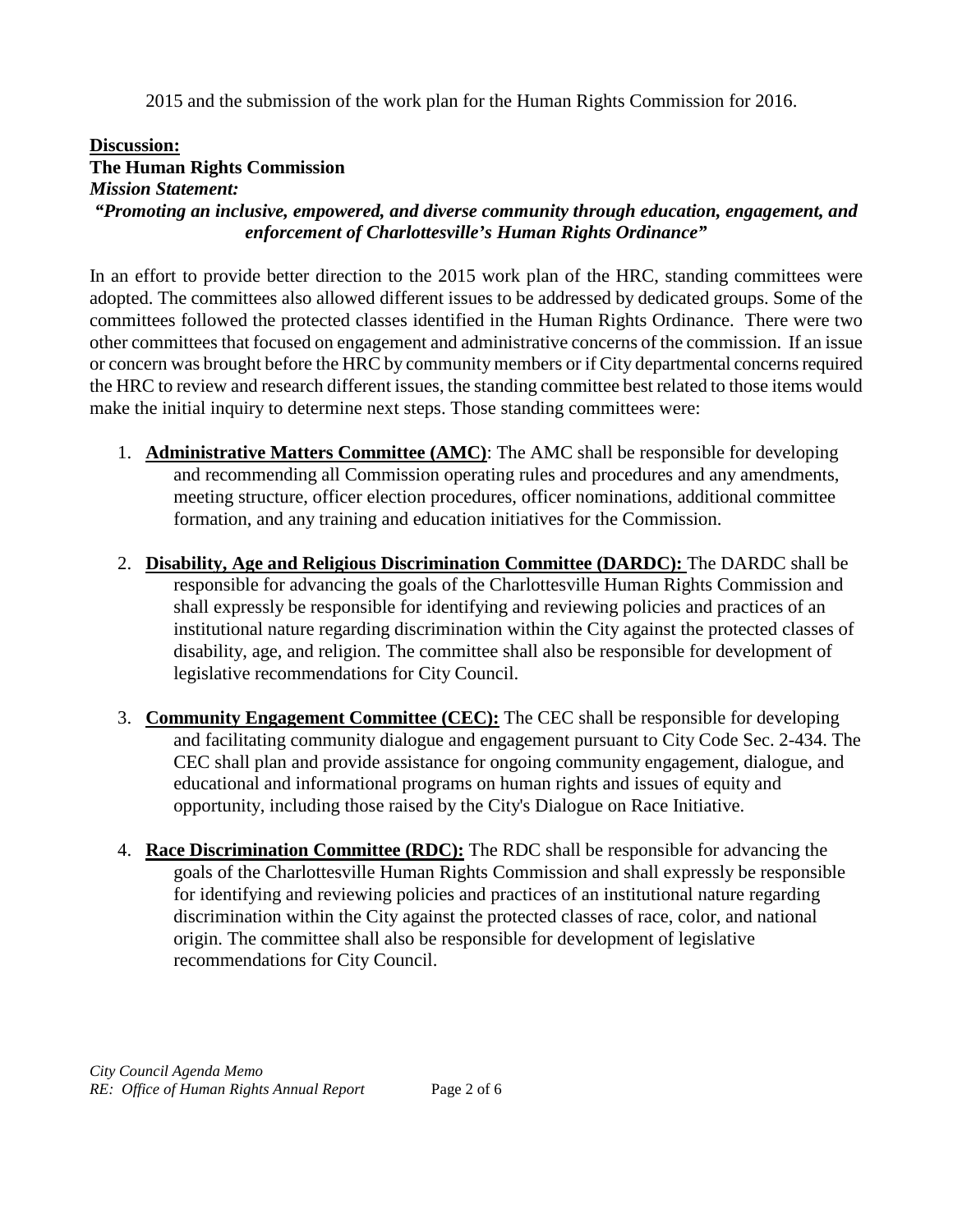5. **Sex Discrimination Committee (SDC):** The SDC shall be responsible for advancing the goals of the Charlottesville Human Rights Commission and shall expressly be responsible for identifying and reviewing policies and practices of an institutional nature regarding discrimination within the City against the protected classes of sex (including gender identity, transgender status, and sexual orientation), marital status, pregnancy, and childbirth and other related medical conditions. The committee shall also be responsible for development of legislative recommendations for City Council.

### **2015 HRC Work Plan Accomplishments**

The Human Rights Commission 2015 Work Plan (Attachment A) was based on community input, including systemic concerns received during the first year of the commission's appointment, as well as Commissioner discussion about topics of local and national importance. The HRC voted to address some of the following issues:

- Foster care and the Department of Social Services
- Expansion of the Disproportionate Minority Contact Task Force to address adult issues
- Sexual Violence
- Research and review age, disability and religious discrimination issues in Charlottesville
- Develop a relationship with the Charlottesville City Schools leadership
- Review the rules and guidelines document for amendments
- Host community meetings in targeted in communities
- Increase the HRC visibility

The Commission was very successful on most of the work plan priorities. For example, many discussions and meetings went into addressing the priorities that were the responsibility of the Race Discrimination Committee. Several of the committee members met with key figures such as Neal Goodloe who was responsible for writing a MacArthur Foundation Grant involving the adult DMC expansion. They also met with Diane Kuknyo, Director for the Charlottesville Department of Social Services and some of her staff to discuss foster care issues.

The Sex Discrimination Committee was able to create an advisory panel of professionals and community members from some of the most active organizations and offices in the area in order to identify where services were lacking for victims and advocates of sex and gender-based violence. Claire Kaplan of the University of Virginia Women's Center, Becky Weybright, Director of the Sexual Assault Resource Center, and Pat Smith, Executive Director of Offender Aid and Restoration were just a few of the people who are members of the advisory panel. The Community Engagement Committee assisted the Office of Human Rights Manager with outreach activities and with playing a big role in reestablishing the Drewary J. Brown Memorial Community Bridge Builder Award. Members of the Community Bridge Builder Selection Committee were approved by City Council. The few that were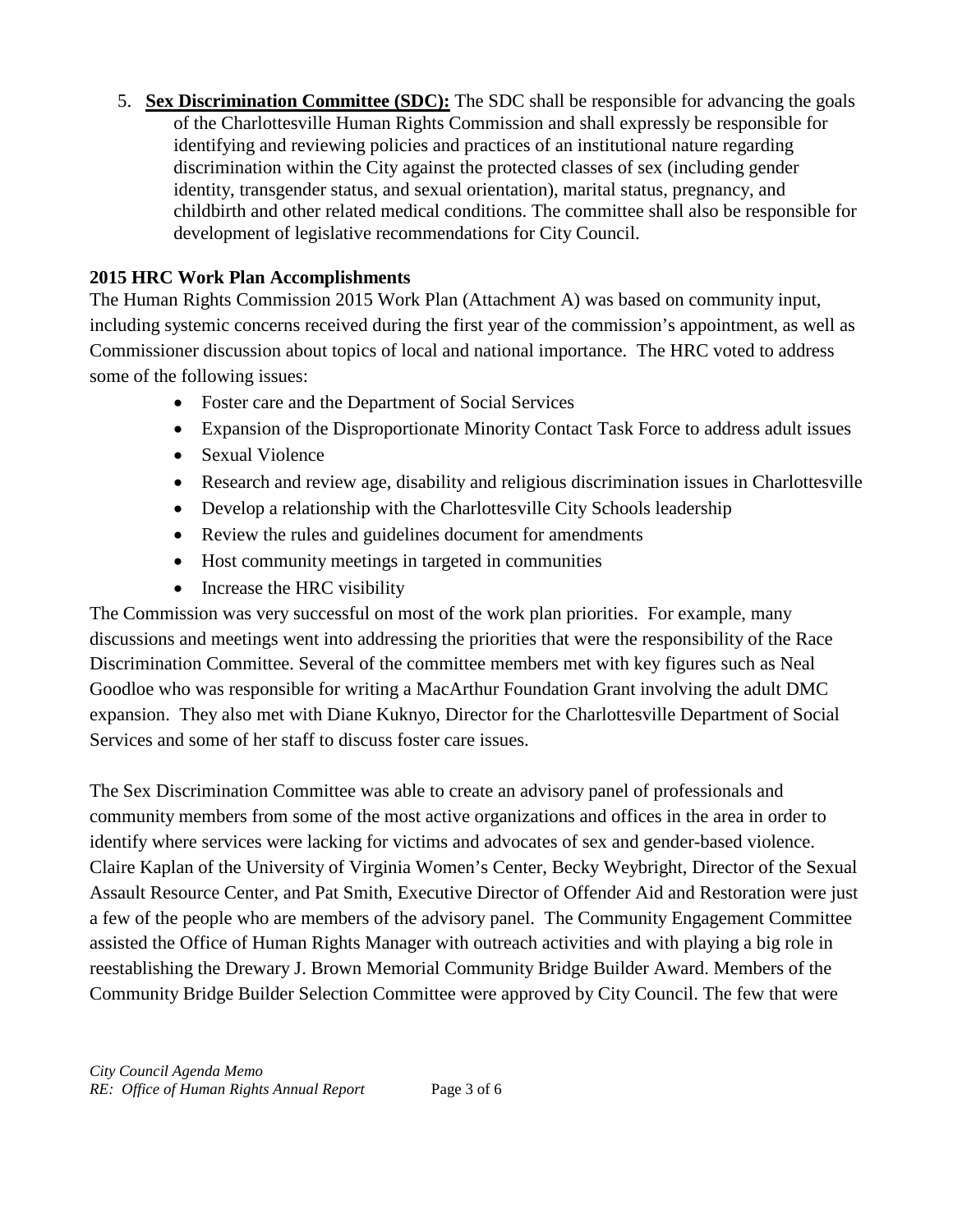not completed, such as the recommendations to City Council for the legislative packet to the Virginia General Assembly have been reevaluated to determine how best to create success with those priorities.

Using the 2015 Work Plan as a template for moving forward, the Human Rights Commissioners made some adjustments for their 2016 Work Plan (Attachment C). The new plan allowed for priorities that needed more follow-up to continue as a part of this year's work. There was also the creation of an ad hoc housing committee to address housing discrimination concerns. And lastly, the HRC added more opportunities for community involvement through the creation of a Dialogue on Race committee.



2016 Organizational Chart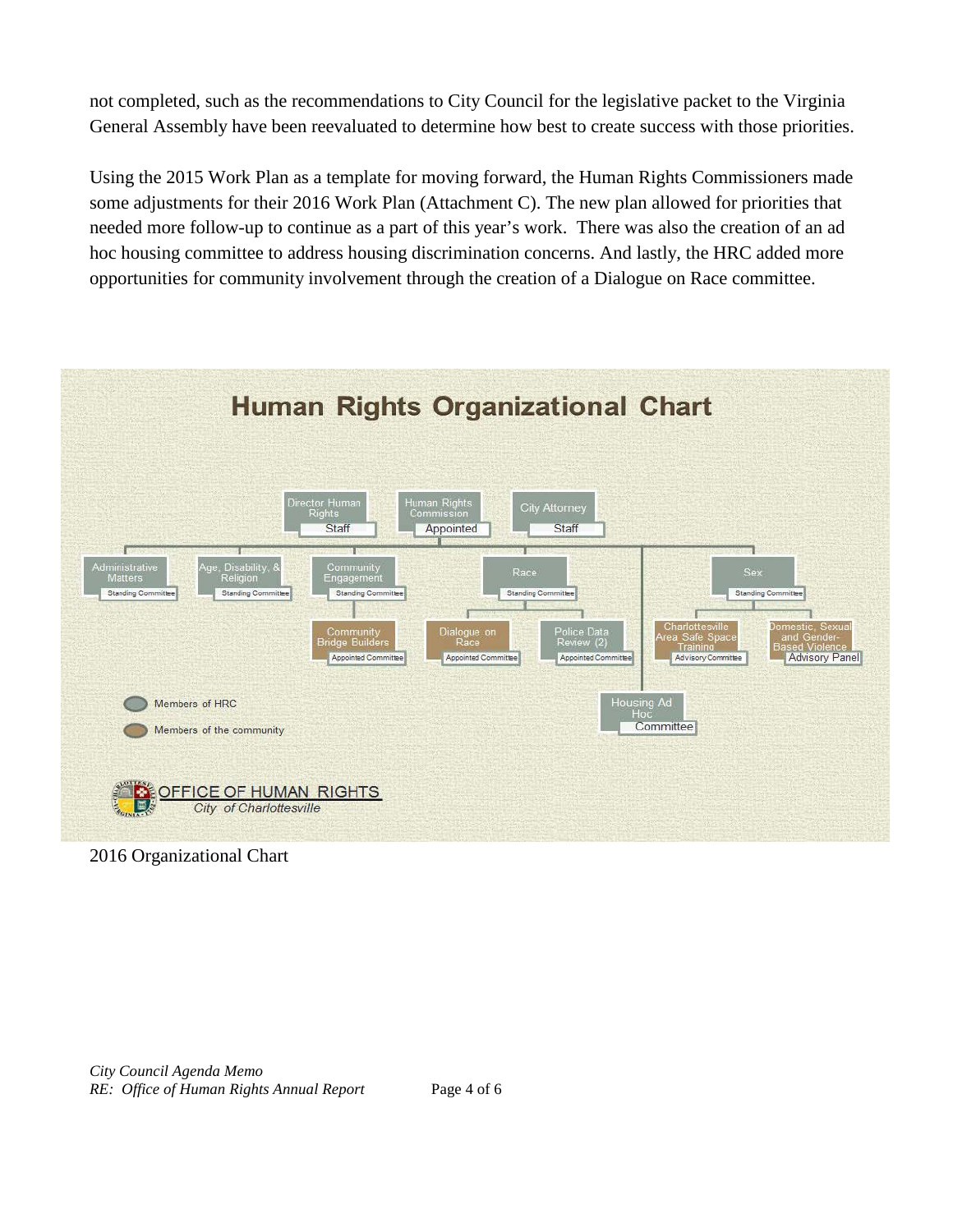#### **The Office of Human Rights**

#### *"Acting as a strong advocate for justice and equal opportunity by providing citywide leadership and guidance in the area of civil rights."*

The primary responsibilities of the Office of Human Rights are to: 1. Assist individuals who believe they have been victims of an unlawful act of discrimination as outlined in the Charlottesville Human Rights Ordinance; 2. Educate and engage community members in meetings, forums, and other activities that involve collaboration with different City departments and community organizations; and 3. Provide staff support for the Human Rights Commission. The goals identified for the Office of Human Rights for 2015 were the following:

- Maintain a customer friendly intake process
- Assist customers whose complaints do not fall within jurisdiction of Ordinance
- Create a trustworthy environment for customers
- Offer universal access to services and materials
- Win-win resolution of discrimination complaints
- Promote the visibility of the Office of Human Rights and the Human Rights Commission
- Increase the community understanding of what services the Office of Human Rights provides
- Support the Human Rights Commission with fulfilling the 2015 Work Plan

The OHR continued the collaborative relationships it developed in 2014. For example the Office worked with City department groups such as the Historic Resources Committee and the ADA Advisory Committee which allowed for expanded community outreach for the OHR and the HRC. The Police Department became a major partner in community activities during 2015. The focus on improving police and community relations created many opportunities for dialogue. The introduction of the "Rights and Responsibilities" booklet has been very successful locally and generated lots of interest

from local governments in other cities in the United States. Outreach to the University of Virginia increased with requests for the Racial and Ethnic History of Charlottesville. The OHR also was visible at many of the local festivals and celebrations by providing information about the OHR services and the HRC with the brochures developed to educate the community.

#### **Inquiries and Complaints**

2015 gave the OHR the opportunity to fine tune the collection of data regarding contacts made by people seeking assistance with their concerns and/or questions. Those contacts occurred two different ways: by inquiry or complaint. When a person had a question about services, programs or procedures, the contact was logged as an inquiry. It was also logged as an inquiry if the individual wanted to file a complaint and their discrimination allegation occurred outside of the city limits. If a person felt she/he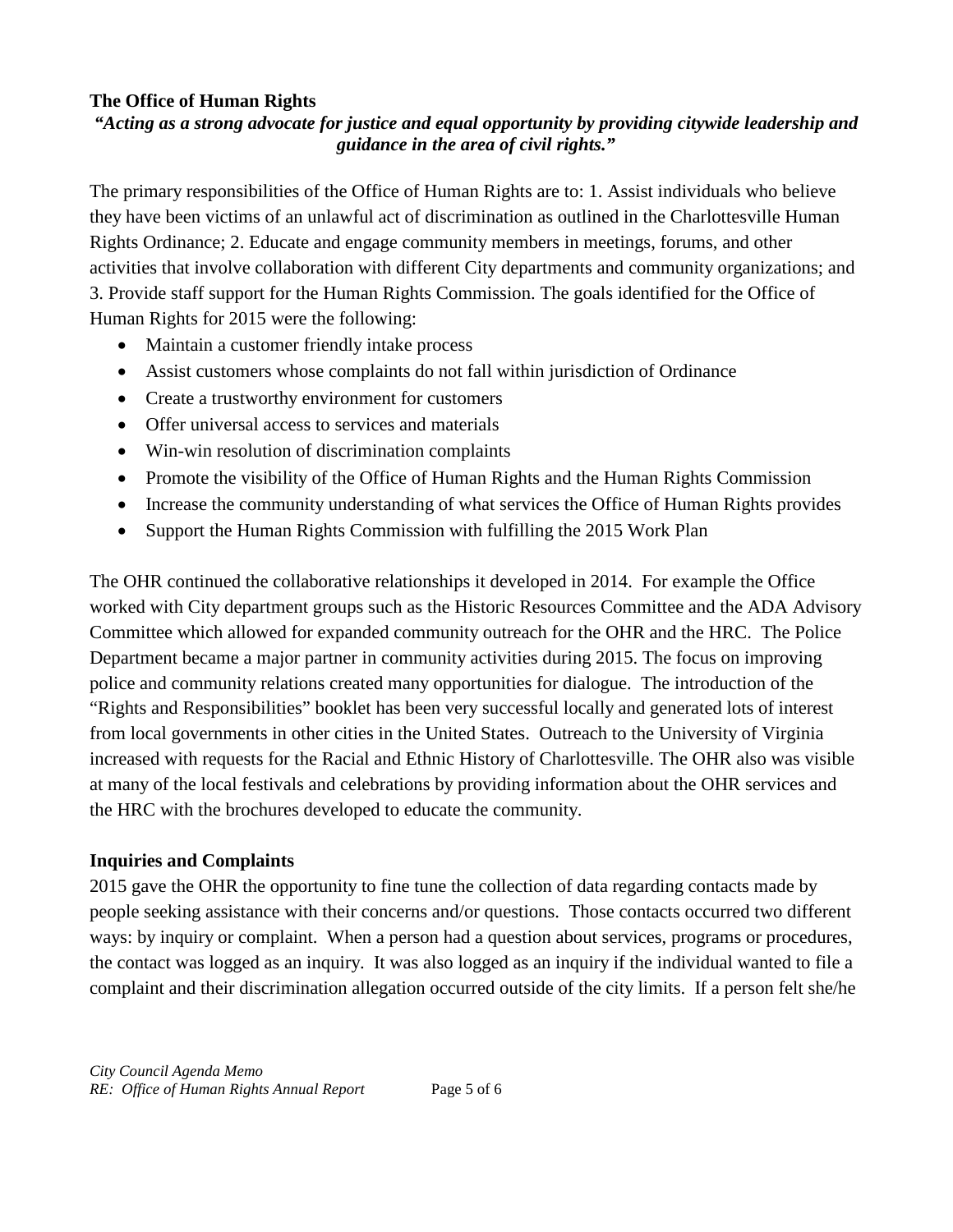experienced discrimination, wanted to take action and their situation fell within the limits of the Charlottesville Human Rights Ordinance, the contact was logged as a complaint. In the 2014 report to City Council, all contacts were logged as complaints and the total for that year was 107. The following is the breakdown of contacts with the OHR in 2015:

| CONTACTS FOR 2015                        | <b>NUMBER</b>            |
|------------------------------------------|--------------------------|
| INQUIRIES (includes calls, emails, walk- | Over 700 (avg. $3$ /day) |
| ins)                                     |                          |
| COMPLAINTS (Charlottesville only)        | 32                       |

Further breakdown of complaints by protected class and protected activity is in Attachment E.

#### **Alignment with City Council's Vision and Priority Areas:**

Community of Mutual Respect

In all endeavors, the City of Charlottesville is committed to racial and cultural diversity, inclusion, racial reconciliation, economic justice, and equity. As a result, every citizen is respected. Interactions among city leaders, city employees and the public are respectful, unbiased, and without prejudice.

#### **Budgetary Impact:**

The Office of Human Rights is not making a budget request at this time.

#### **Attachment:**

- A. 2015 HRC Work Plan Review
- B. 2016 HRC Work Plan
- C. 2015 OHR Work Goals Review
- D. 2016 OHR Work Goals
- E. 2015 Inquiries and Complaints
- F. Community Engagement events and Partners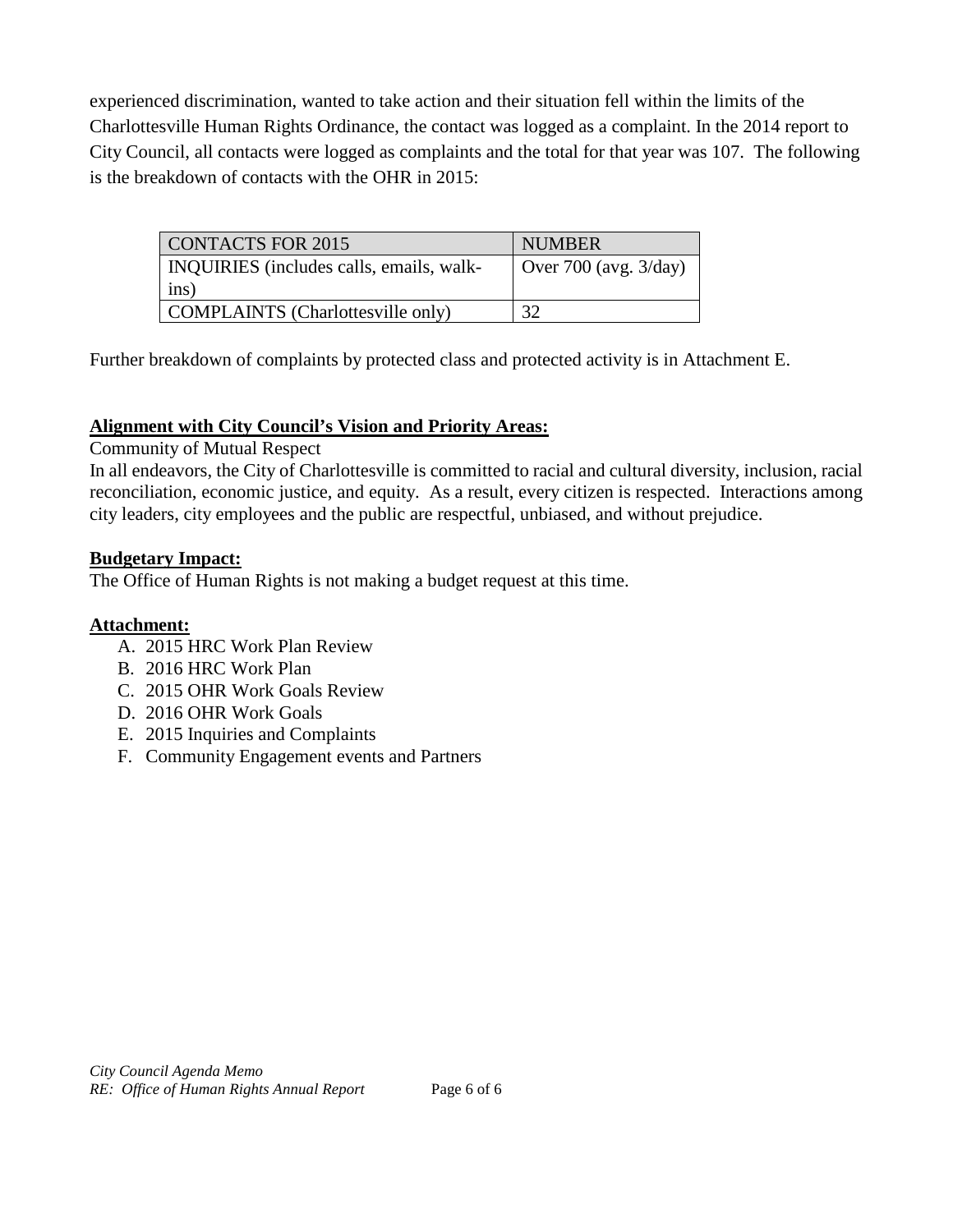## **ATTACHMENT A**

| <b>2015 HUMAN RIGHTS COMMISSION WORK PLAN REVIEW</b>                                                                                                                                                                                   |                                                                                                                                                                                                                                                                                                                                                                                                                                                         |                                                                                                                                                                                                                                                                                                                                                                                                                                                                                                                                                                                                                                                                                                                                                                                                                                                                                                                                                                                                                                                                                                                                                                                                                                                                  |  |  |
|----------------------------------------------------------------------------------------------------------------------------------------------------------------------------------------------------------------------------------------|---------------------------------------------------------------------------------------------------------------------------------------------------------------------------------------------------------------------------------------------------------------------------------------------------------------------------------------------------------------------------------------------------------------------------------------------------------|------------------------------------------------------------------------------------------------------------------------------------------------------------------------------------------------------------------------------------------------------------------------------------------------------------------------------------------------------------------------------------------------------------------------------------------------------------------------------------------------------------------------------------------------------------------------------------------------------------------------------------------------------------------------------------------------------------------------------------------------------------------------------------------------------------------------------------------------------------------------------------------------------------------------------------------------------------------------------------------------------------------------------------------------------------------------------------------------------------------------------------------------------------------------------------------------------------------------------------------------------------------|--|--|
| <b>COMMITTEE</b>                                                                                                                                                                                                                       | <b>PRIORITY</b>                                                                                                                                                                                                                                                                                                                                                                                                                                         | <b>OUTCOME</b>                                                                                                                                                                                                                                                                                                                                                                                                                                                                                                                                                                                                                                                                                                                                                                                                                                                                                                                                                                                                                                                                                                                                                                                                                                                   |  |  |
| Race<br><b>Discrimination</b><br>Alignment with<br><b>City of Charlottesville</b><br><b>Goals &amp; Objectives</b><br>Goal 2<br>Be a safe, equitable,<br>thriving and beautiful<br>community<br>Goal 5<br>Foster strong<br>connections | We will:<br>Look into the concerns voiced by people in different<br>$\bullet$<br>community meetings regarding treatment by the Dept. of<br>Social Services (DSS) of lower wealth individuals who happen<br>to be of color and in the foster care system<br>Support the community's expressed desire to expand the<br>$\bullet$<br>DMC Task Force work to include the City's adult population.<br>The scope of the HRC involvement must be defined first | <b>FOSTER CARE</b><br>Met with, Director of City DSS; The Commissioners<br>$\bullet$<br>were briefed on a variety of federal and state<br>assistance programs provided to low-income<br>residents, as well as data regarding each program.<br>The Commissioners were also provided data<br>regarding the number of children residing in foster<br>care or undergoing CPS investigations. (Data<br>provided racial breakdown of children living in<br>Charlottesville who are under DSS care via<br>investigations, foster care, or adoption.)<br>Met with DSS Director and Family Services staff to<br>discuss the CPS investigative and removal process.<br>We continued to collect additional data regarding<br>family preservation services, investigations, and<br>removal.<br>Committee will continue to examine national level<br>$\bullet$<br>research and best practices to determine areas in<br>which we may make meaningful recommendations.<br>The DSS Director expressed an interest in working<br>$\bullet$<br>with the HRC to improve community awareness of<br>services and procedures<br>The Race Discrimination Committee (RDC) will<br>continue to hear from community members<br>regarding personal experiences in the foster care<br>system |  |  |
|                                                                                                                                                                                                                                        |                                                                                                                                                                                                                                                                                                                                                                                                                                                         | <b>ADULT DMC</b><br>Met with Neal Goodloe to discuss ways in which the<br>HRC could work with various city and county<br>entities to create a "DMC Task Force" to study and<br>improve the Adult Justice System.<br>HRC provided a letter of support to Neal Goodloe<br>$\bullet$<br>for grant submitted to the McArthur Foundation.<br>Grant was not awarded to the City. The HRC and/or<br>RDC will not move forward on this issue at this time<br>due to the technical assistance needed to<br>coordinate a project of this magnitude. We will<br>continue to monitor and support the work of the<br>local organizations seeking grant assistance to                                                                                                                                                                                                                                                                                                                                                                                                                                                                                                                                                                                                          |  |  |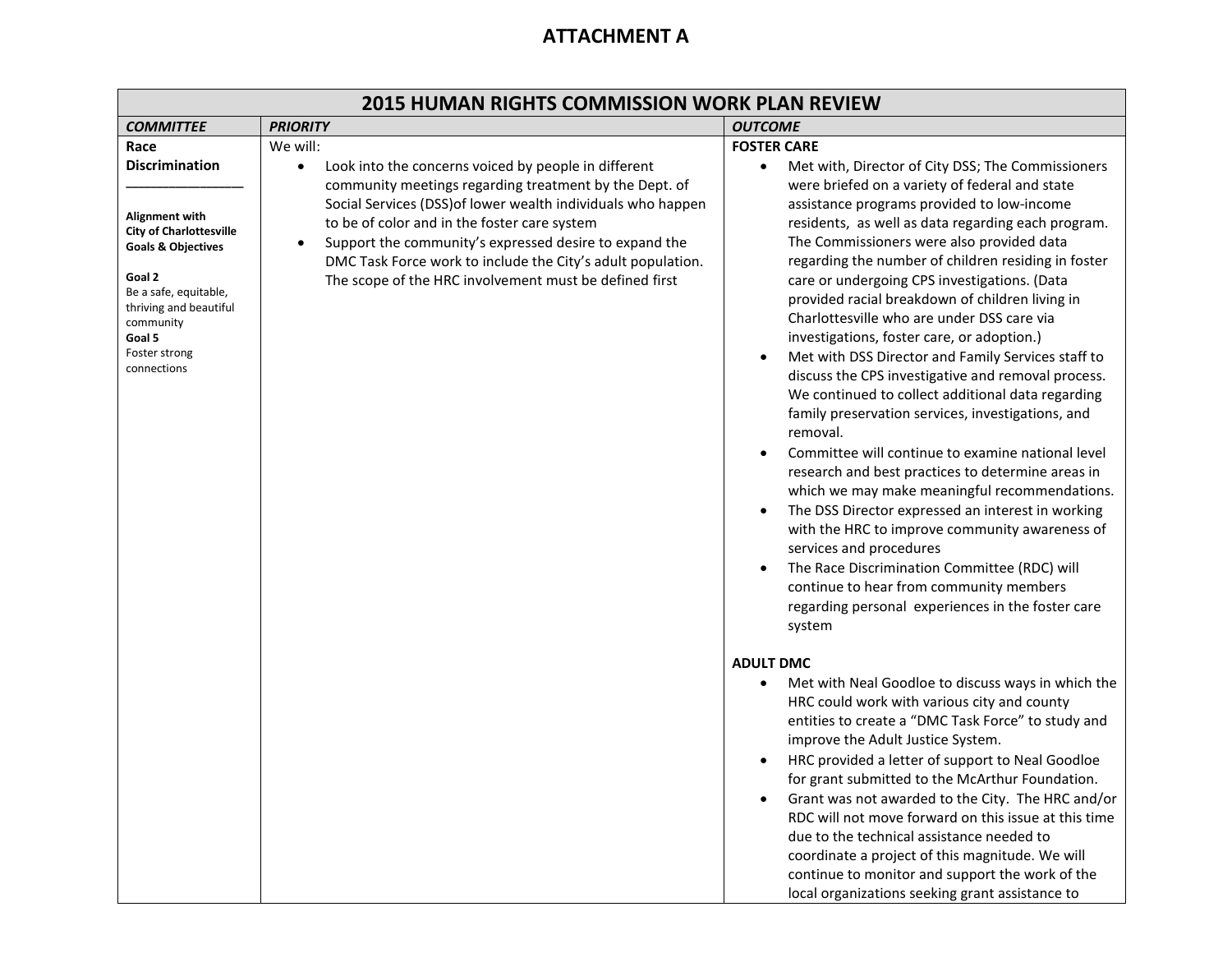## **ATTACHMENT A**

| <b>Sex Discrimination</b><br>Alignment with<br><b>City of Charlottesville</b><br><b>Goals &amp; Objectives</b><br>Goal 1<br>Enhance the self-<br>sufficiency of our<br>residents<br>Goal 2<br>Be a safe, equitable,<br>thriving and beautiful<br>community<br>Goal 5<br>Foster strong<br>connections                                     | We will:<br>Undertake the formation of a community-based Sexual<br>$\bullet$<br>Violence Task Force for the purposes of examining the issue<br>of sexual violence in Charlottesville<br>Identify resource gaps for victims and their advocates<br>$\bullet$<br>Review current official policies and practices and compare<br>$\bullet$<br>them to identified best practices<br>Report findings to City Council with recommendations for<br>$\bullet$<br>change | begin this project in earnest.<br>Participated in the two Police-Community Forums<br>$\bullet$<br>held to begin an open dialogue and improvements<br>towards local police-community relations.<br>An HRC member will serve on a five-member panel<br>to examine Charlottesville City Police Stop and Frisk<br>data and narratives.<br>Researched information on sexual violence<br>concerns and services available for victims and<br>advocates.<br>Created the Domestic, Sexual, and Gender-based<br>$\bullet$<br>Violence Advisory Panel with professional and<br>community members connected with different<br>groups and organizations across the City of<br>Charlottesville. Advisory Panel met twice. Did not<br>identify resource gaps.<br>No recommendations yet for City Council.<br>$\bullet$<br>Drafted a resolution to be given to City Council that<br>seeks to increase awareness of needs. |
|------------------------------------------------------------------------------------------------------------------------------------------------------------------------------------------------------------------------------------------------------------------------------------------------------------------------------------------|----------------------------------------------------------------------------------------------------------------------------------------------------------------------------------------------------------------------------------------------------------------------------------------------------------------------------------------------------------------------------------------------------------------------------------------------------------------|-----------------------------------------------------------------------------------------------------------------------------------------------------------------------------------------------------------------------------------------------------------------------------------------------------------------------------------------------------------------------------------------------------------------------------------------------------------------------------------------------------------------------------------------------------------------------------------------------------------------------------------------------------------------------------------------------------------------------------------------------------------------------------------------------------------------------------------------------------------------------------------------------------------|
| Disability, Age,<br><b>Religious</b><br><b>Discrimination</b><br>Alignment with<br><b>City of Charlottesville</b><br><b>Goals &amp; Objectives</b><br>Goal 1<br>Enhance the self-<br>sufficiency of our<br>residents<br>Goal 2<br>Be a safe, equitable,<br>thriving and beautiful<br>community<br>Goal 5<br>Foster strong<br>connections | We will:<br>Research and review issues related to Charlottesville<br>$\bullet$<br>residents affected by these protected classes                                                                                                                                                                                                                                                                                                                                | Committee was briefed by the ADA Compliance<br>$\bullet$<br>Administrator for the City on issues that primarily<br>affected people with disabilities but there were also<br>issues pertinent to senior citizens.<br>Attended the quarterly ADA Advisory Committee<br>meetings.<br>Attended several meetings focused on senior<br>$\bullet$<br>citizen concerns regarding Universal Design<br>language in rental and home-buying descriptions.<br>No issues regarding religious discrimination were<br>brought before this committee.                                                                                                                                                                                                                                                                                                                                                                      |
| Administrative<br><b>Matters</b><br>Alignment with<br><b>City of Charlottesville</b><br><b>Goals &amp; Objectives</b>                                                                                                                                                                                                                    | We will:<br>Review the "Rules and Guidelines" for the HRC for accuracy<br>$\bullet$<br>and consistency<br>Address administrative issues in a timely manner as they<br>$\bullet$<br>occur                                                                                                                                                                                                                                                                       | Made an amendment addressing telephonic<br>participation in meetings<br>Amended Commissioners' Meeting Responsibilities<br>Updated elections procedures                                                                                                                                                                                                                                                                                                                                                                                                                                                                                                                                                                                                                                                                                                                                                   |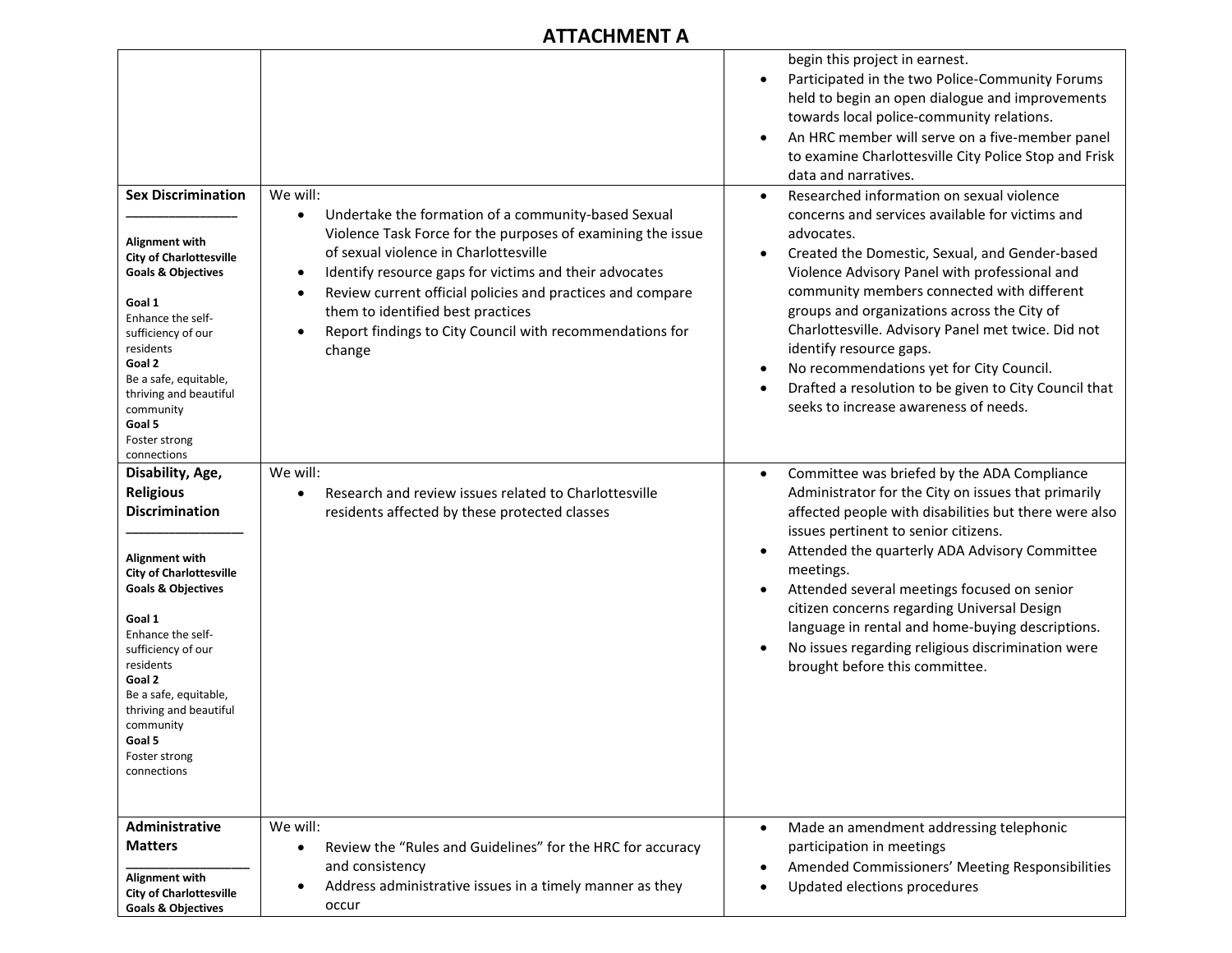## **ATTACHMENT A**

| Goal 4<br>Be a well-managed and<br>successful organization                                                                                                                                                                                                                                                                                                        |                                                                                                                                                                                                                                                                                                                                                                                                                                                                                                                                                                                 |                                                                                                                                                                                                                                                                                                                                                                                                                                                                                                                                                                                                                                            |
|-------------------------------------------------------------------------------------------------------------------------------------------------------------------------------------------------------------------------------------------------------------------------------------------------------------------------------------------------------------------|---------------------------------------------------------------------------------------------------------------------------------------------------------------------------------------------------------------------------------------------------------------------------------------------------------------------------------------------------------------------------------------------------------------------------------------------------------------------------------------------------------------------------------------------------------------------------------|--------------------------------------------------------------------------------------------------------------------------------------------------------------------------------------------------------------------------------------------------------------------------------------------------------------------------------------------------------------------------------------------------------------------------------------------------------------------------------------------------------------------------------------------------------------------------------------------------------------------------------------------|
| Community<br><b>Engagement</b>                                                                                                                                                                                                                                                                                                                                    | We will:<br>Develop and nurture with leadership of Charlottesville City<br>$\bullet$                                                                                                                                                                                                                                                                                                                                                                                                                                                                                            | Created a FACEBOOOK page<br>Created a brochure describing the HRC and their                                                                                                                                                                                                                                                                                                                                                                                                                                                                                                                                                                |
| <b>Alignment with</b><br><b>City of Charlottesville</b><br><b>Goals &amp; Objectives</b><br>Goal 1<br>Enhance the self-<br>sufficiency of our<br>residents<br>Goal 2<br>Be a safe, equitable,<br>thriving and beautiful<br>community<br>Goal 5<br>Foster strong<br>connections                                                                                    | Schools<br>Hold regularly scheduled meetings in targeted communities<br>$\bullet$<br>Support the OHR in the on-going Dialogue on Race related<br>$\bullet$<br>community forums and discussions<br>Support the formation of action teams that may develop<br>$\bullet$<br>from the forums and/or discussions                                                                                                                                                                                                                                                                     | role and responsibilities<br>Attended numerous community meetings<br>$\bullet$<br>Re-established the Community Bridge Builders<br>$\bullet$<br>program<br>Assisted with the Community and Police forums<br>$\bullet$<br>Assisted with informational tables at different<br>community events                                                                                                                                                                                                                                                                                                                                                |
| <b>HR Commissioner</b>                                                                                                                                                                                                                                                                                                                                            | We will:                                                                                                                                                                                                                                                                                                                                                                                                                                                                                                                                                                        |                                                                                                                                                                                                                                                                                                                                                                                                                                                                                                                                                                                                                                            |
| <b>Priorities</b><br><b>Alignment with</b><br><b>City of Charlottesville</b><br><b>Goals &amp; Objectives</b><br>Goal 1<br>Enhance the self-<br>sufficiency of our<br>residents<br>Goal 2<br>Be a safe, equitable,<br>thriving and beautiful<br>community<br>Goal 4<br>Be a well-managed and<br>successful organization<br>Goal 5<br>Foster strong<br>connections | Make recommendations to City Council regarding<br>$\bullet$<br>programming and policies that address discrimination<br>Develop and deliver recommendations regarding the City's<br>$\bullet$<br>Annual legislative packet to the Virginia General Assembly<br>Clarify HRC role and responsibilities<br>$\bullet$<br>Strengthen the subcommittees<br>$\bullet$<br>Increase the HRC visibility<br>$\bullet$<br>Increase the HRC awareness of the full spectrum of human<br>$\bullet$<br>rights issues<br>Have a better understanding of the intake/complaint process<br>$\bullet$ | Had many process discussions with the assistance<br>$\bullet$<br>of the HRC Director and the City Attorney regarding<br>HRC roles and responsibilities<br>Commission members made it a priority to attend<br>different community meetings and wore their HRC<br>name tags for increased visibility<br>The Director responded to requests from the<br>$\bullet$<br>Commissioners to improve clarification of what the<br>monthly complaint report represented<br>Some Commissioners were able to attend sessions<br>designed for training on different human rights<br>issues<br>Held one complaint decision review as a full<br>commission |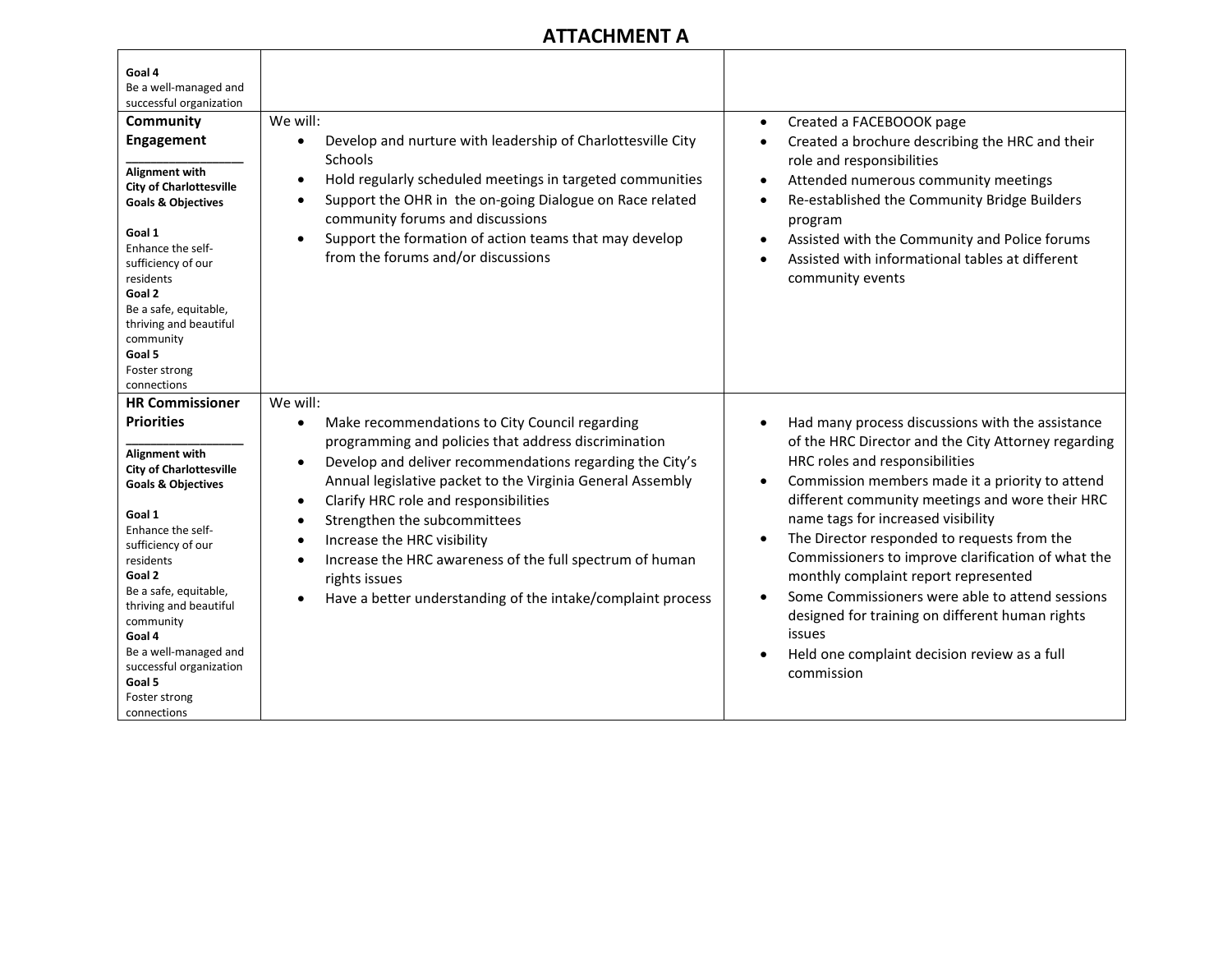## **ATTACHMENT B**

| <b>2016 HUMAN RIGHTS COMMISSION WORK PLAN</b>                                                                                                                       |                                                                                                                                                                                                                                                                                                                                  |  |
|---------------------------------------------------------------------------------------------------------------------------------------------------------------------|----------------------------------------------------------------------------------------------------------------------------------------------------------------------------------------------------------------------------------------------------------------------------------------------------------------------------------|--|
| <b>PRIORITY</b><br><b>COMMITTEE</b>                                                                                                                                 |                                                                                                                                                                                                                                                                                                                                  |  |
| <b>Race Discrimination</b><br>Alignment with<br><b>City of Charlottesville Goals</b><br>& Objectives<br>Goals 2 and 5                                               | We will:<br>Examine City policies for inequities based on race, skin color or national origin<br>$\bullet$<br>Foster care follow-up<br>$\bullet$<br>Police data review<br>$\bullet$                                                                                                                                              |  |
| <b>Sex Discrimination</b><br>Alignment with<br><b>City of Charlottesville Goals</b><br>& Objectives<br>Goals 1,2, and 5                                             | We will:<br>Examine City policies for inequities based on sex, gender identity or<br>$\bullet$<br>transgender status<br>Work with the Domestic, Sexual, and Gender-based Violence Advisory Panel<br>٠<br>Collaborate with the Charlottesville Albemarle Safe Space Training Coalition<br>$\bullet$                               |  |
| Disability, Age,<br><b>Religious</b><br><b>Discrimination</b><br>Alignment with<br><b>City of Charlottesville Goals</b><br>& Objectives<br><b>Goals 1, 2, and 5</b> | We will:<br>Examine City policies for inequities based on age, disability, or religious/non-<br>religious beliefs<br>Continue to participate in the Charlottesville ADA Advisory Board<br>٠<br>Reach out to the faith-based community<br>$\bullet$<br>Reach out to the senior citizen population of Charlottesville<br>$\bullet$ |  |
| <b>Administrative</b><br><b>Matters</b><br>Alignment with<br><b>City of Charlottesville Goals</b><br>& Objectives<br>Goal 4                                         | We will:<br>Review the "Rules and Guidelines" for the HRC for accuracy and consistency<br>٠<br>Make necessary amendments to ensure a smooth and efficient commission<br>$\bullet$                                                                                                                                                |  |
| <b>Community</b><br><b>Engagement</b><br>Alignment with<br><b>City of Charlottesville Goals</b><br>& Objectives<br>Goals 1, 2, and 5                                | We will:<br>Assist in refining the Community Bridge Builders mission, selection criteria,<br>and promotion to expand community involvement<br>Implement outreach plan of community engagement in collaboration with<br>$\bullet$<br>other city and community groups                                                              |  |
| <b>HR Commissioner</b><br><b>Priorities</b><br>Alignment with<br><b>City of Charlottesville Goals</b><br>& Objectives<br>Goals 1-5                                  | We will:<br>Increase visibility<br>Strengthen subcommittees<br>Review HRC work in a timely manner in order to submit recommendations to<br>$\bullet$<br>City Council for policy or program considerations                                                                                                                        |  |
| <b>Housing Ad Hoc</b><br>Alignment with<br><b>City of Charlottesville Goals</b><br>& Objectives<br>Goals 1-5                                                        | We will:<br>Research and determine need of a social impact tool<br>$\bullet$<br>Review housing survey to assist with understanding the community needs and<br>concerns<br>Review Housing Advisory Committee by City Council                                                                                                      |  |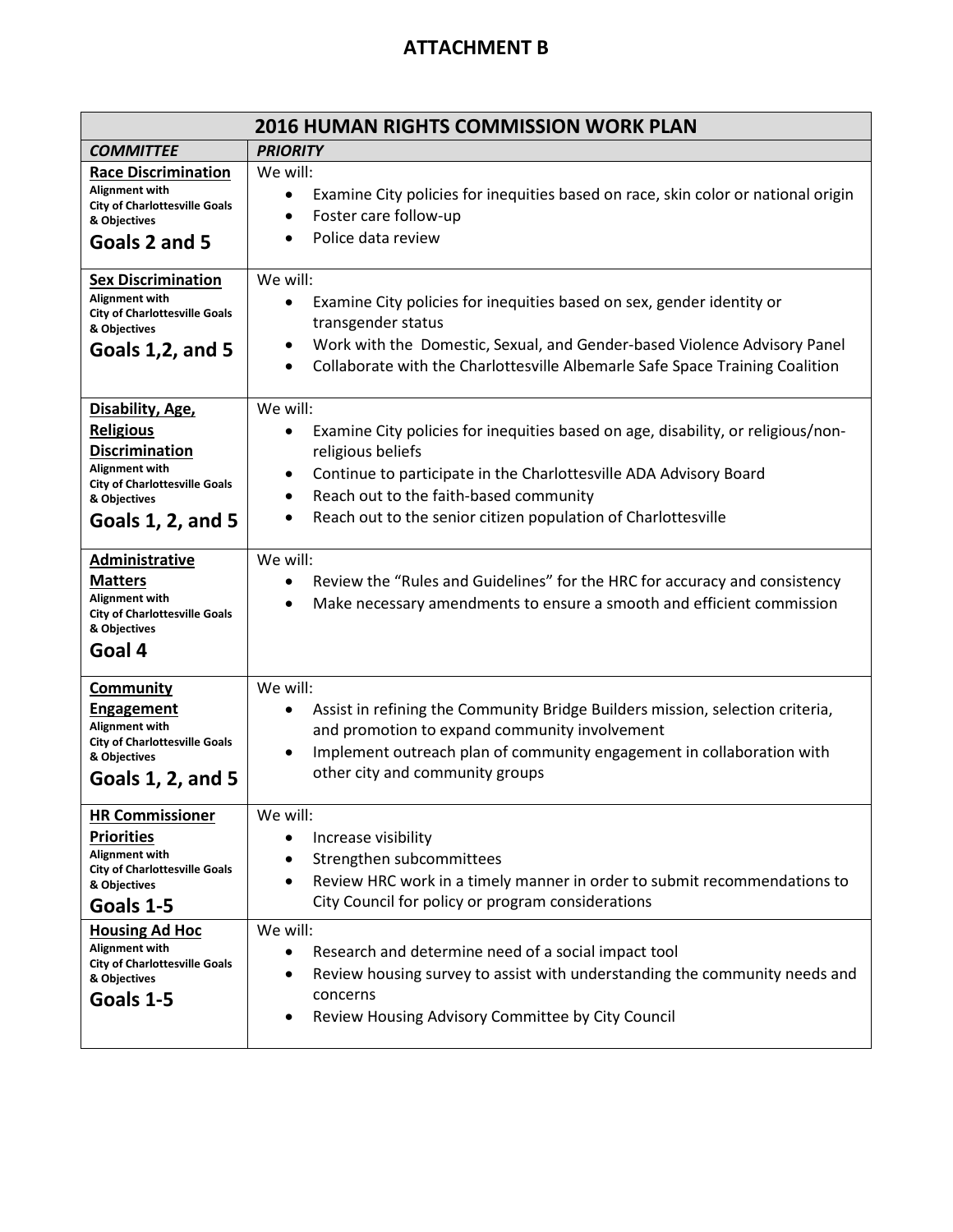# **ATTACHMENT C**

# **2015 OFFICE OF HUMAN RIGHTS GOALS/OUTCOME REVIEW**

|                  | <b>GOALS</b>                               | <b>OUTCOME</b>                                                                                                     |
|------------------|--------------------------------------------|--------------------------------------------------------------------------------------------------------------------|
| 1.               | Maintain a customer friendly intake        | Human Rights Manager was available the majority of                                                                 |
|                  | process                                    | the time there were walk-ins or phone calls to the office.                                                         |
|                  |                                            | There were no more than 8 calls/walk-ins received in                                                               |
|                  |                                            | the City Manager's office due to lack of staff presence                                                            |
|                  |                                            | in the Human Rights office. Anyone who needed                                                                      |
|                  |                                            | materials (brochures, complaint form, or flyers) could                                                             |
|                  |                                            | access them from the OHR or in the City Manager's<br>Office.                                                       |
| 2.               | Assist customers whose complaints do       | For those customers whose complaint or inquiry did not                                                             |
|                  |                                            | fall within the jurisdiction of the Charlottesville Human                                                          |
|                  | not fall within jurisdiction of Ordinance  | Rights Ordinance, they were referred to the agency                                                                 |
|                  |                                            | closest to their area that was most able to assist them.                                                           |
| 3.               | Create a trustworthy environment for       | All customers with a possible complaint were told their                                                            |
|                  | customers                                  | interaction with the Office of Human Rights was                                                                    |
|                  |                                            | confidential. Anyone who contacted (email phone call,                                                              |
|                  |                                            | walk-in) the Office of Human Rights was provided a                                                                 |
|                  |                                            | response to their questions for assistance.                                                                        |
| $\overline{4}$ . | Offer universal access to services and     | Physical and language barriers were addressed by                                                                   |
|                  | materials                                  | making access to OHR materials and meetings as                                                                     |
|                  |                                            | accessible as possible. Material has been translated into                                                          |
|                  |                                            | Spanish; childcare was available at meetings and                                                                   |
|                  |                                            | community forums when requested; materials have been                                                               |
|                  |                                            | distributed to agencies and organizations who requested                                                            |
|                  |                                            | them; and meetings and forums were held in places that<br>were accessible.                                         |
| 5.               | Win-win resolution of discrimination       | No one requested to use the mediation services that                                                                |
|                  | complaints                                 | were available as part of a conciliation option for a                                                              |
|                  |                                            | complaint. Customers were made aware of mediation as                                                               |
|                  |                                            | an option during intake.                                                                                           |
| 6.               | Promote the visibility of the Office of    | The Office of Human Rights and the Human Rights                                                                    |
|                  | <b>Human Rights and the Human Rights</b>   | Commission reached out to targeted communities for its                                                             |
|                  | <b>Commission</b>                          | events and services (see Attachment F). The outreach                                                               |
|                  |                                            | was either through marketing or with programming and                                                               |
|                  |                                            | collaborative events.                                                                                              |
| 7.               | Increase the understanding of what         | Created web information for different events and                                                                   |
|                  | services the Office of Human Rights        | meetings; reached out to targeted groups for specialized<br>discussions; met with service providers who do similar |
|                  | provides                                   | work as the OHR;                                                                                                   |
| 8.               | <b>Support the Human Rights Commission</b> | The Director of the Human Rights Commission                                                                        |
|                  | with fulfilling the 2015 Work Plan.        | organized each monthly meeting; assisted with each                                                                 |
|                  |                                            | standing committee meeting and the work developed in                                                               |
|                  |                                            | those meetings; worked with the Chair to plan the                                                                  |
|                  |                                            | retreat and monthly meeting agendas; helped in the                                                                 |
|                  |                                            | development of the 2015 Work Plan; and helped carry                                                                |
|                  |                                            | out the activities of the work plan.                                                                               |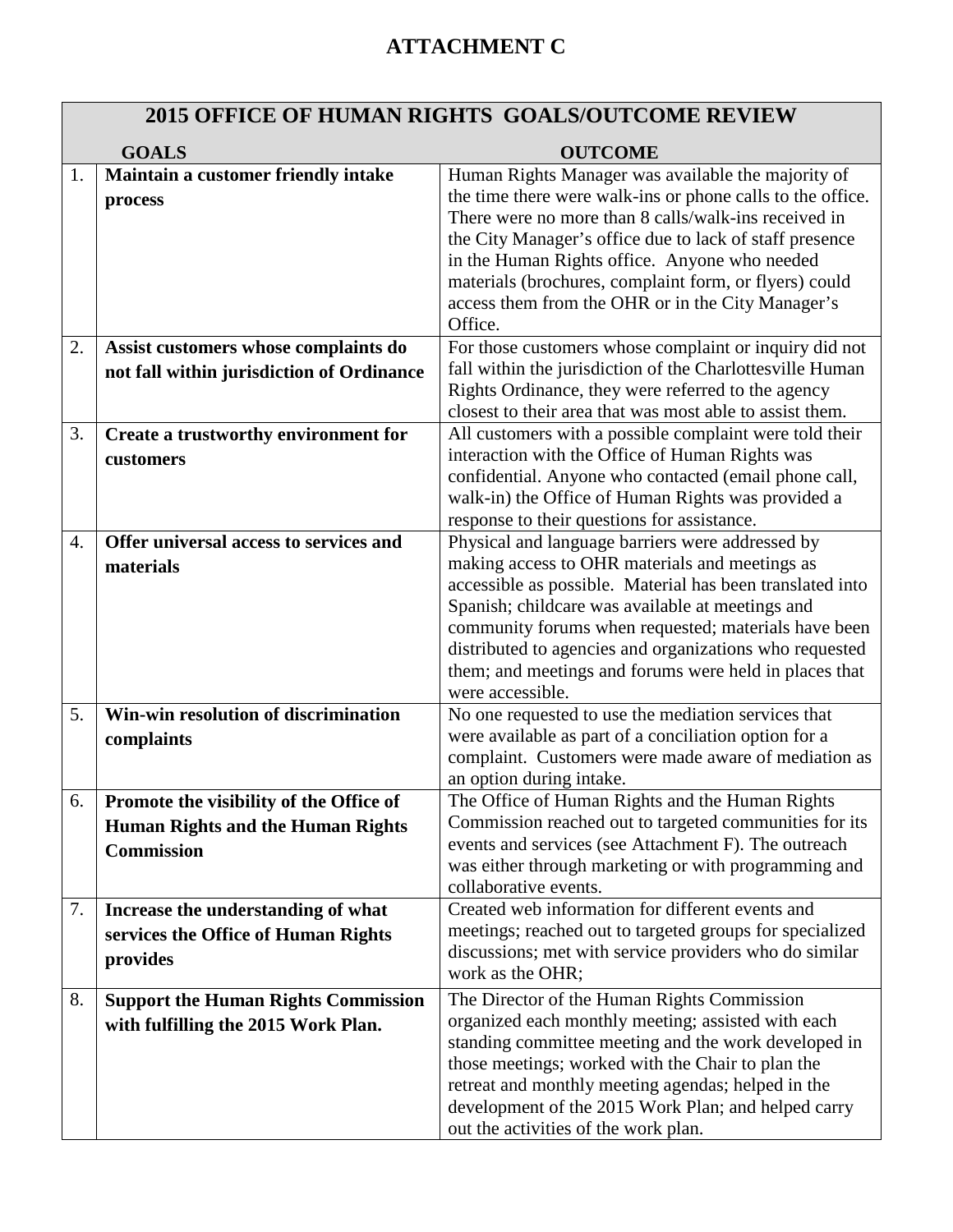## **ATTACHMENT D**

|    | <b>2016 HUMAN RIGHTS COMMISSION WORK GOALS</b>                                                                                                     |                                                                                                                                                                                        |                                                                                                                                 |
|----|----------------------------------------------------------------------------------------------------------------------------------------------------|----------------------------------------------------------------------------------------------------------------------------------------------------------------------------------------|---------------------------------------------------------------------------------------------------------------------------------|
|    | <b>GOAL</b>                                                                                                                                        | <b>OBJECTIVES</b>                                                                                                                                                                      | <b>OUTCOME MEASURES</b>                                                                                                         |
| 1. | Review and maintain a<br>customer friendly intake<br>process                                                                                       | 1.1 Be accessible with regular office<br>hours<br>1.2 Provide follow-up within 24-48<br>period with ALL contacts                                                                       | Track times office is<br>not staffed<br>Log all contacts                                                                        |
| 2. | <b>Assist customers whose</b><br>complaints do not fall within<br>the jurisdiction of the<br>ordinance                                             | 2.1 Serve as a referral source for<br>individuals whose complaints or<br>inquiries don't match available<br>services through the OHR                                                   | Log all contacts<br>Maintain a reference<br>library of human<br>rights resources in<br>the surrounding area                     |
| 3. | Create a method of reporting<br>complaints and inquiries that<br>allows easier access for<br>community members                                     | 3.1 Use intake form as template for<br>data to collect                                                                                                                                 | Create spread sheet<br>$\bullet$                                                                                                |
| 4. | <b>Create and schedule</b><br>professional development<br>opportunities for staff and<br><b>HRC</b> members                                        | 4.1 Locate or develop classes or<br>workshops that                                                                                                                                     | 3-4 skill or knowledge<br>$\bullet$<br>options for the HRC<br>members<br>2-3 professional<br>development<br>workshops for staff |
| 5. | Promote visibility of the<br><b>Office of Human Rights and</b><br><b>Human Rights Commission</b>                                                   | 5.1 Expand on 2015 marketing plan                                                                                                                                                      | Survey community<br>$\bullet$<br>members with<br>evaluations; make<br>informal inquiries                                        |
| 6. | <b>Engage people in activities</b><br>that promote a "community<br>of mutual respect " and<br>continues the work of the<br><b>Dialogue on Race</b> | 6.1 Develop opportunities for<br>discussion and action related to<br>human rights issues using the format<br>of the Dialogue on Race that<br>promotes on-going and sustainable<br>work | Keep track of number<br>$\bullet$<br>of people who attend<br>different<br>events/activities                                     |
| 7. | Provide support for the<br><b>Human Rights Commission</b><br>and their responsibilities in<br>fulfilling the ordinance and<br>yearly work plan     | 7.1 Meet with members through<br>subcommittee work                                                                                                                                     | <b>Survey HRC members</b><br>$\bullet$<br>on quality of support<br>from the OHR staff                                           |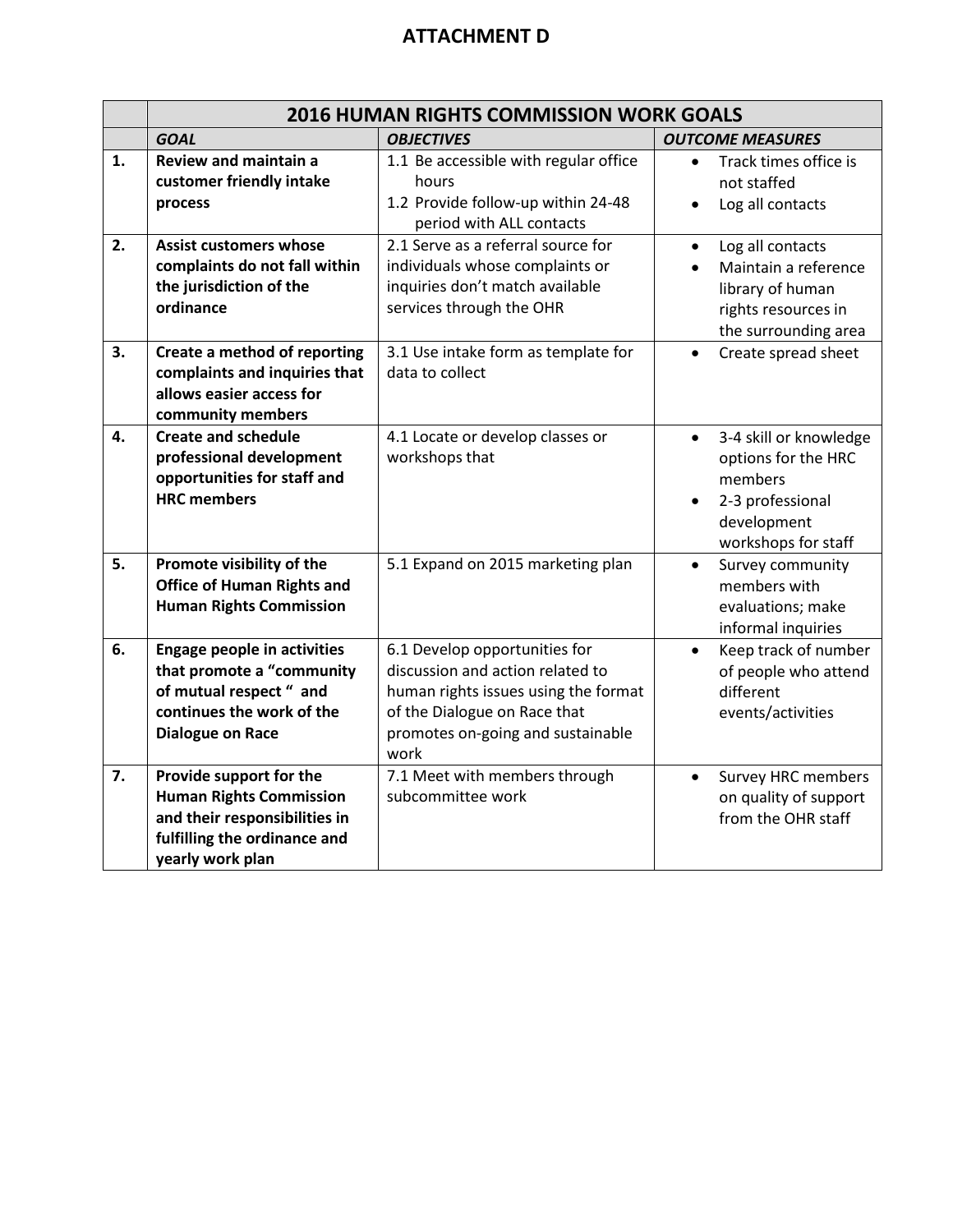## **ATTACHMENT E**

#### 2015 Inquiries and Complaints Data

| PROTECTED ACTIVITY          | <b>NUMBER</b> |
|-----------------------------|---------------|
| Employment                  | 26            |
| Housing                     | 6             |
| <b>Public Accommodation</b> | 15            |
| Credit                      |               |
| <b>Private Education</b>    |               |
| Did not list/would not say  | 5             |
| TOTAL # OF COMPLAINTS       | 52            |

| <b>PROTECTED CLASS</b>       | <b>NUMBER</b> |
|------------------------------|---------------|
| Race/skin color              | 22            |
| Sex                          | 6             |
| Age                          | 3             |
| Disability                   | 5             |
| Religion                     | 1             |
| <b>National Origin</b>       | 5             |
| <b>Marital Status</b>        | Ω             |
| Pregnancy/Childbirth         | Ω             |
| Did not indicated            | 14            |
| Other (Criminal history)     | 1             |
| <b>TOTAL # OF COMPLAINTS</b> | 57            |

| <b>LOCATION</b>       | <b>NUMBER</b> |
|-----------------------|---------------|
| Charlottesville       | 32            |
| Albemarle             | 12            |
| Other                 | 8             |
| TOTAL # OF COMPLAINTS | 52            |
|                       |               |

| <b>CONTACTS FOR 2015</b>   | <b>NUMBER</b>   |
|----------------------------|-----------------|
| <b>INQUIRIES</b> (includes | <b>Over 700</b> |
| calls, emails, walk-ins)   | (avg. 3/day)    |
| <b>COMPLAINTS</b>          |                 |
| (Charlottesville only)     | 32              |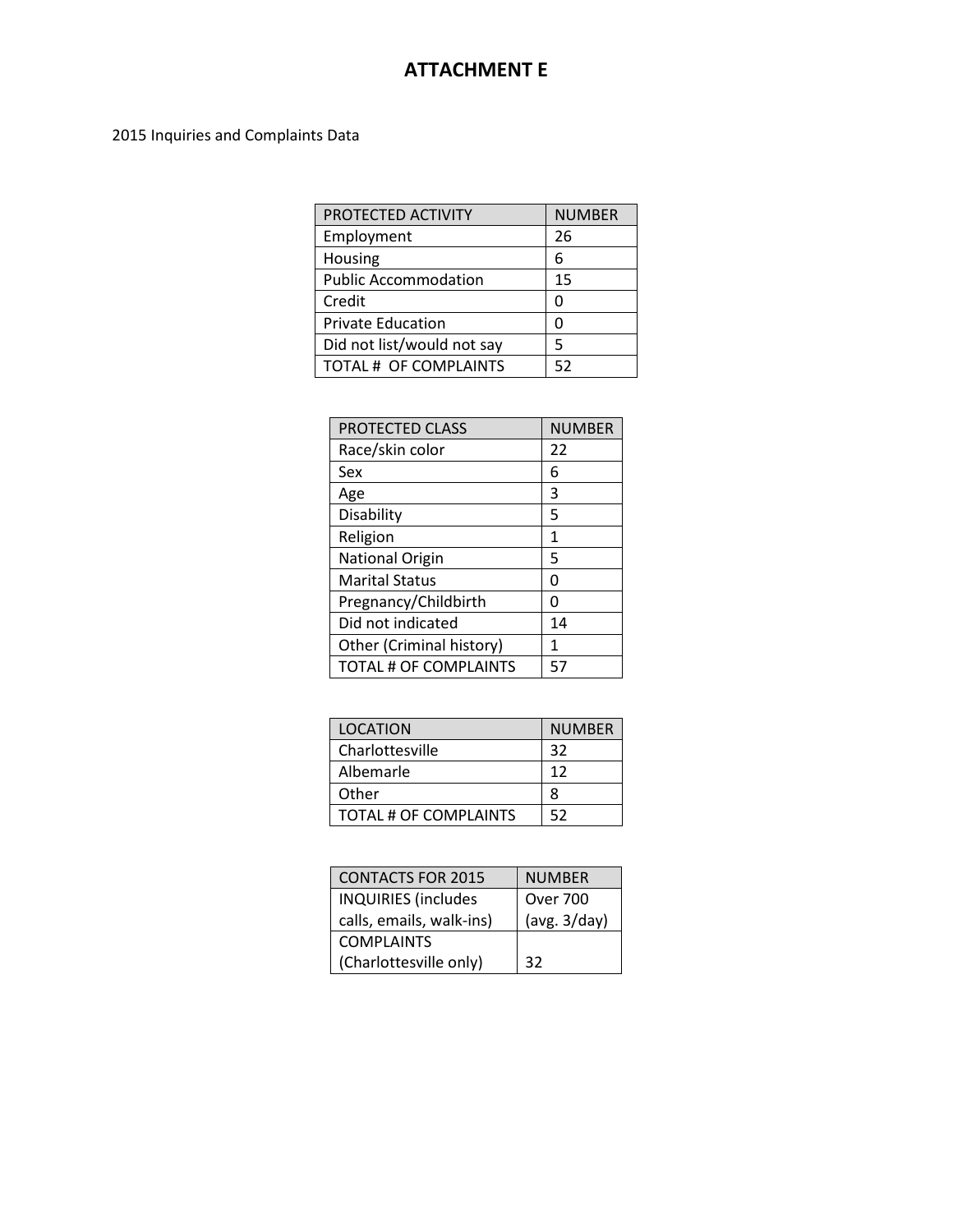## **ATTACHMENT F**

Community Engagement, Dialogue, and Collaboration opportunities

| Group                                           | Relationship                                                                                                                                                                               |  |
|-------------------------------------------------|--------------------------------------------------------------------------------------------------------------------------------------------------------------------------------------------|--|
| <b>City of Charlottesville departments</b>      |                                                                                                                                                                                            |  |
| Neighborhood Development Services               | Collaborate with Historic Resources Committee on<br>different projects; participate in quarterly Americans<br>with Disabilities Act Advisory Committee                                     |  |
| Police Department                               | Collaborate on police/community forums; provide<br>informational sessions to community groups about<br>Police Interaction booklet; participate on Police<br><b>Citizens Advisory Panel</b> |  |
| <b>Department of Social Services</b>            | Professional development                                                                                                                                                                   |  |
| <b>Community Attention</b>                      | Professional development                                                                                                                                                                   |  |
| All employees                                   | Racial and Ethnic History presentation                                                                                                                                                     |  |
| Community                                       |                                                                                                                                                                                            |  |
| Mary Williams Center - JABA                     | Various presentations related to OHR work                                                                                                                                                  |  |
| Various faith-based groups                      | Presentations related to OHR work                                                                                                                                                          |  |
| <b>Piedmont Housing Alliance</b>                | Collaborate on housing rights presentations and Fair<br>Housing month activities; refer housing<br>discrimination complaints                                                               |  |
| Legal Aid Justice Center                        | Collaborate on housing rights presentations                                                                                                                                                |  |
| Central Virginia Legal Aid Society              | Collaborate on housing rights presentations                                                                                                                                                |  |
| <b>Equal Employment Opportunity Commission</b>  | Refer employment discrimination complaints                                                                                                                                                 |  |
| Albemarle/Charlottesville Reentry Council       | Collaborated on "Homecoming Guide" update;<br>participate on council                                                                                                                       |  |
| Women's Initiative                              | Professional development                                                                                                                                                                   |  |
| Charlottesville Redevelopment and Housing Auth. | Participate on CRHA Residents Advisory Committee                                                                                                                                           |  |
| Women's Bar Association                         | Presentation                                                                                                                                                                               |  |
| Leadership Charlottesville                      | Presentation                                                                                                                                                                               |  |
| <b>GRACE Task Force</b>                         | Participate on task force                                                                                                                                                                  |  |
| <b>DMC Task Force</b>                           | Participate on task force                                                                                                                                                                  |  |
| Jefferson Madison Regional Library              | Collaborate on social justice film series                                                                                                                                                  |  |
| Center for Peace and Justice                    | Presentation                                                                                                                                                                               |  |
| Preservers of the Daughters of Zion Cemetery    | Facilitated its founding; participate in regular<br>meetings                                                                                                                               |  |
| Virginia Association for Human Rights           | Member of state association; participate in planning<br>of annual meeting; engage in state-wide activities<br>regarding human and civil rights                                             |  |
| <b>Everyday Democracy</b>                       | Participate in grant-affiliated assessment of cities in<br>race-related social justice work                                                                                                |  |
| <b>Student groups</b>                           |                                                                                                                                                                                            |  |
| City of Promise                                 | Office of Human Rights presentation                                                                                                                                                        |  |
| Mountaintop Montessori                          | Student dialogue on human and civil rights                                                                                                                                                 |  |
| Wilson Memorial High School                     | Student dialogue on human and civil rights                                                                                                                                                 |  |
| Richmond Organization for Sexual Minority Youth | Student dialogue on human and civil rights                                                                                                                                                 |  |
| <b>Buford Middle School</b>                     | Student dialogue on human and civil rights                                                                                                                                                 |  |